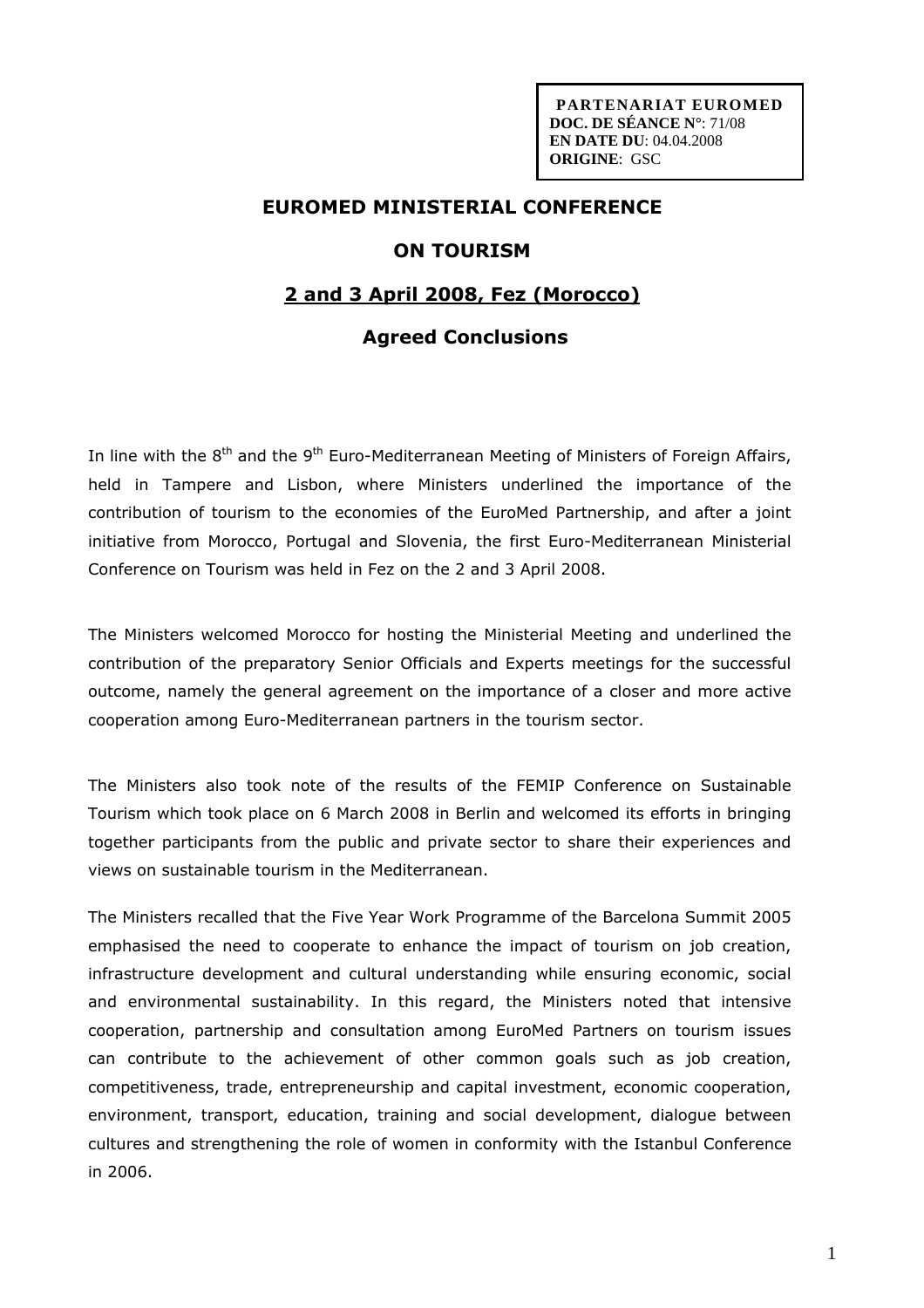The Ministers considered that the Ministerial Conference was an important first step towards a new dimension of the Tourism sector within the Barcelona Process and the Action Plans so far concluded in the framework of the European Neighbourhood Policy.

They consider that global peace contributes to the development of tourism.

#### The Ministers

1. Underlined the effects of tourism on key macroeconomic variables (jobs, growth and investment), and the cross-linkages between tourism and other sectors of the economy.

2. Noted the importance of tourism for the EuroMed economies as well as the potential for growth in the sector, largely due to the outstanding natural and cultural resources of the region. Tourism-related small and medium sized enterprises (SMEs) are as well important for women and young people, to help them strengthening their participation in the socio-economic and cultural life.

3. Noted that the majority of tourists arriving in the Mediterranean Partner countries come from EU Member States. Further development and enhancing economic cooperation could lead to an increased demand for tourism, which will require an adequate and balanced response from the European Union and from its Mediterranean Partners in order to project the industry's economic vitality and prosperity in a way that respects sustainability, and emphasised the importance of developing the tourism related infrastructure of the Mediterranean Partner Countries, specially in the field of Airports, ports, road and transport safety.

4. Recognised the important role that the sustainable development of tourism capabilities can contribute to the sustainable development of national economies at large.

5. Recalled that tourism depends inter alia on climate change and underlined that environmental pressures may severely impact particularly coastal and sea areas in the Euro-Mediterranean region; also according to the most recent reports of the Intergovernmental Panel on Climate Change, in particular the Fourth Assessment Report published in 2007, the Mediterranean basin will be one of the most vulnerable regions in the world to the climate change. In this sense, they underlined the need to enhance the awareness among all the stakeholders, and particularly the private sector, on the impact of climate change by promoting measures and actions aiming at developing sustainable tourism in the EuroMed region. Ministers furthermore recognised the role that Integrated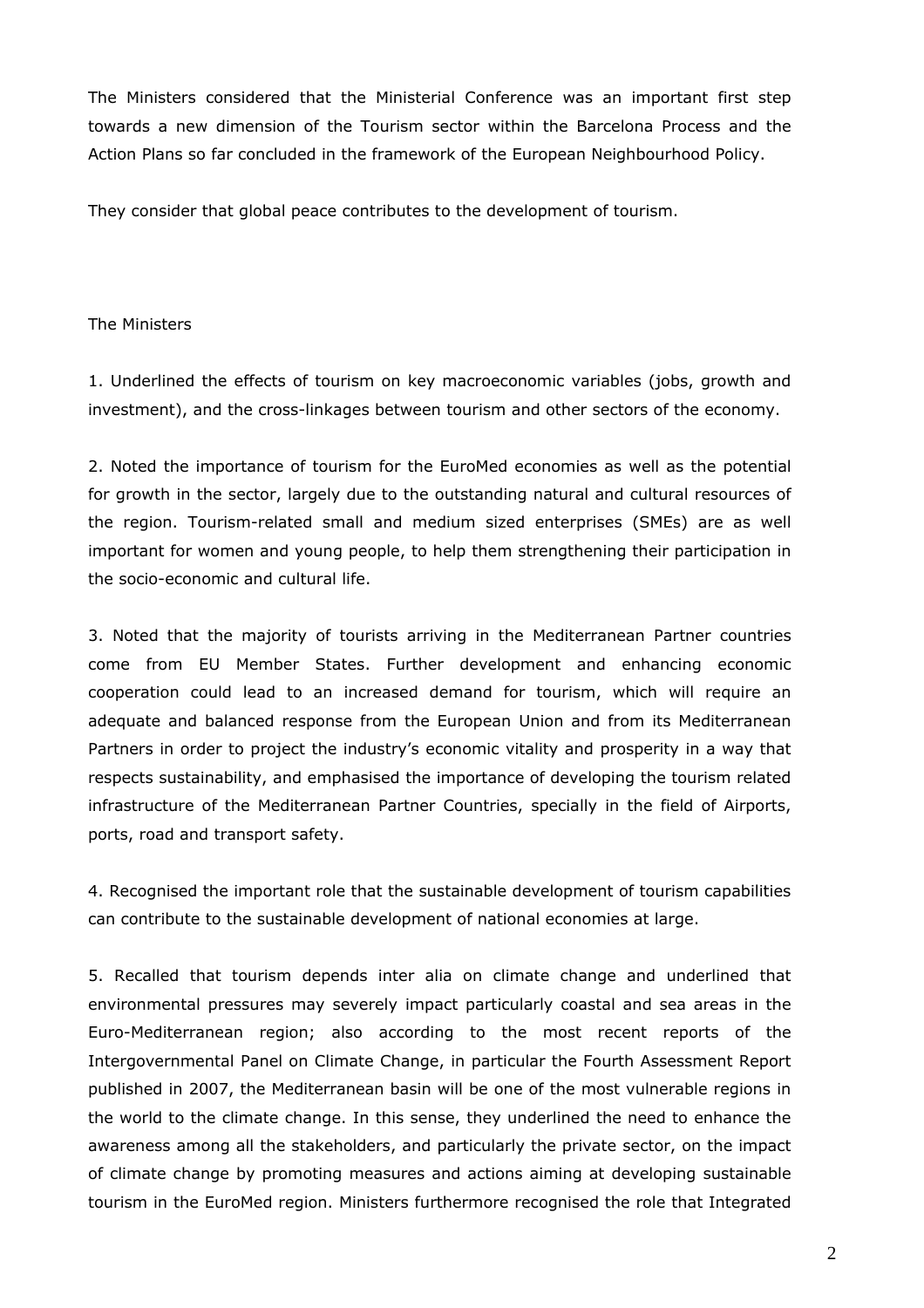Coastal Zone Management (ICZM) can play in developing sustainable tourism and welcome the recent agreement on an ICZM Protocol to the Barcelona Convention Protection of the Marine Environment and the Coastal Region of the Mediterranean. Ministers, in this spirit, invited to promote cooperation, consultation and dialogue between EuroMed partners in order to strengthen the sustainability of Mediterranean tourism.

6. Underlined the importance of preventing and reducing the negative impacts of urbanisation and non-sustainable land use for tourism infrastructure construction especially at coastal areas.

7. Underlined the importance of strengthening civil protection in a region where the rising trend of vulnerability to natural and man-made disasters can seriously impact the socio-economic development. In this context, Ministers welcomed the regional Euromed Programme on disaster response (PPRD) that should benefit from an improved strategic approach. They also welcomed the entry into force of annex V of the MARPOL Convention for the Mediterranean, which gives to the sea a special status in the sense of the International maritime Organisation.

8. Recalled that the safety and security of tourists is a common concern of all the States of the EuroMed region.

9. Supported the implementation of training programmes for professionals in the field of tourism, in order to raise the quality standards in tourism products and services, whilst guaranteeing a suitable consumer protection.

10. Emphasised the importance of the negotiations on services and the right of establishment in accordance with the objective of achieving a Euro-Mediterranean Free Trade Area by 2010 and in order to encourage the flow of investments across the Mediterranean region, particularly in tourism-related sectors.

11. Welcomed the Euro-Mediterranean Charter for Enterprise, as a useful instrument for enhancing the business climate and for promoting enterprise competitiveness. The Charter could be particularly helpful to connect the EuroMed private tourism sector and business organisations more closely. Connections to existing networks of business support services relating to innovation and entrepreneurship could also be useful.

12. Agreed on the importance to reinforce the identification of investment opportunities, as well as the promotion of joint-ventures in the tourism sector and reiterated the central role of the private sector in this field. Recognised the importance of the flow of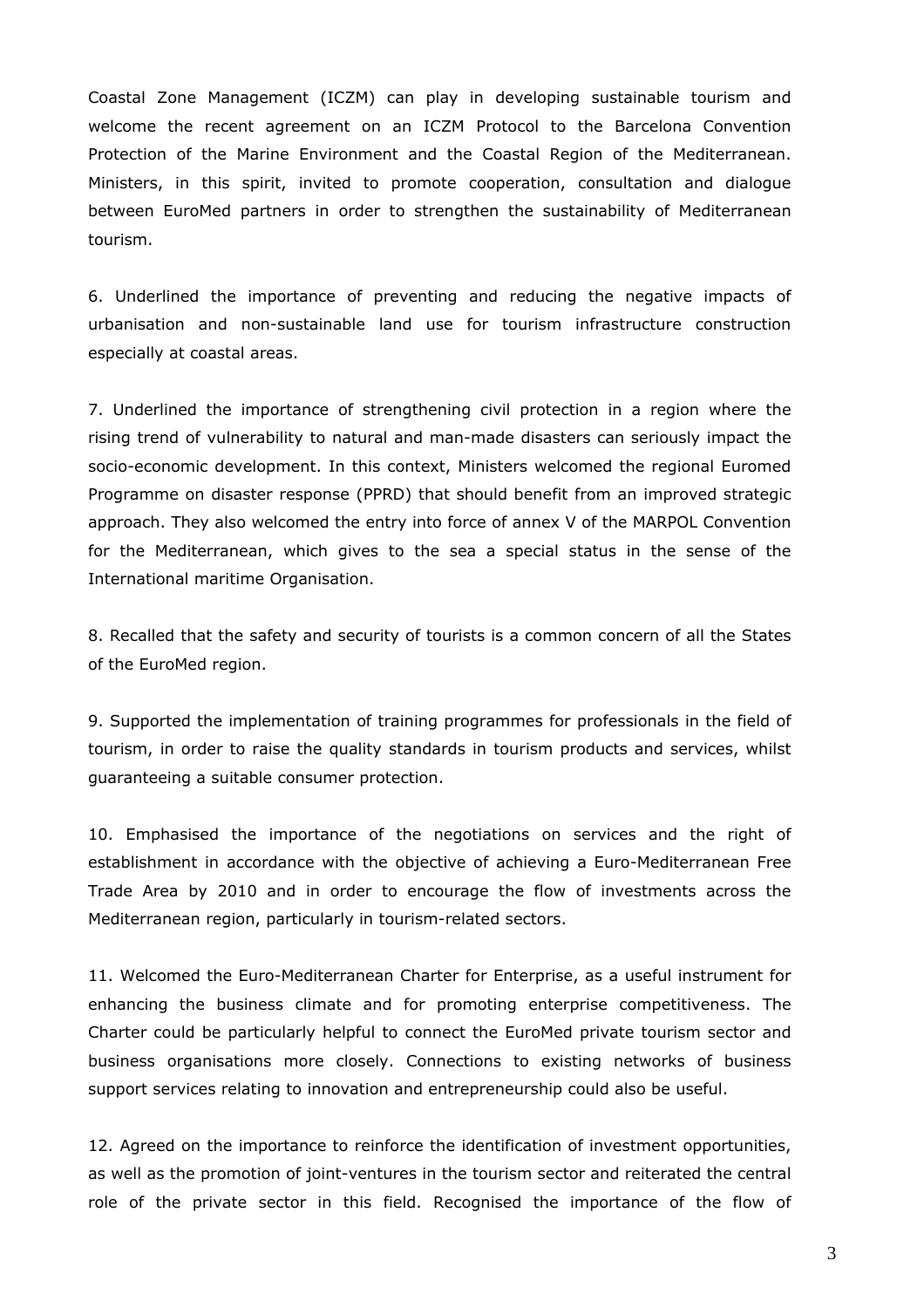investments to the tourist destinations in Mediterranean Partner Countries to further support and develop this vital sector.

13. Consider the importance of common criteria of hotel classifications, on national and voluntary bases, in the Euro-Mediterranean Region.

14. Encouraged to pursue negotiations for further liberalisation of air transport between the European Union and Mediterranean countries as an instrument to enhance the development of the tourism markets in accordance with internationally recognised good practices, and underlined the importance of ensuring and supporting access to remote Euro-Mediterranean destinations, including coastal areas and islands.

15. Considered that tourism is an excellent tool for cultural understanding, mutual respect and tolerance, recalled the decision made by the EuroMed Ministers of Foreign Affairs in Lisbon to declare 2008 the Euro-Mediterranean year on dialogue between cultures and to hold an EuroMed Ministerial on Culture in Greece in May 2008. They also stressed the importance of cultural tourism, as well as cultural routes, to best promote our Euro-Mediterranean cultural heritage.

16. Recalled the Albufeira conclusions and in particular the need to work towards facilitating people-to-people exchanges and promote faster issuance of visa and look at specific procedures for certain categories of people and promote legal migration opportunities within the Euro-Mediterranean region, taking into account the needs of the respective labour markets.

17. Underlined the need to include the tourism sector within the opportunities offered by the European Neighbourhood and Partnership Instrument.

18. Underlined the need to better profit from the existing TAIEX and TWINNING Programmes to enhance the institutional capacity of national tourism administrations of the Mediterranean partners by developing best practices from the experience of EU Member States; Underlined the importance to enhance the capacity building of the Mediterranean Partner Countries in different fields of the Tourism Industry, inter alia, human resources development and training, hygiene, information technology, quality of services, upgrading and promotional marketing.

19. Recognized the crucial role of education, emphasised in the Cairo declaration of the Ministers of Higher Education and Scientific Research (Cairo – 18 June 2007) to the development, inter alia, of the tourism sector in the Mediterranean countries. In this regard, the Ministers underlined the possible contribution of the EuroMed Permanent